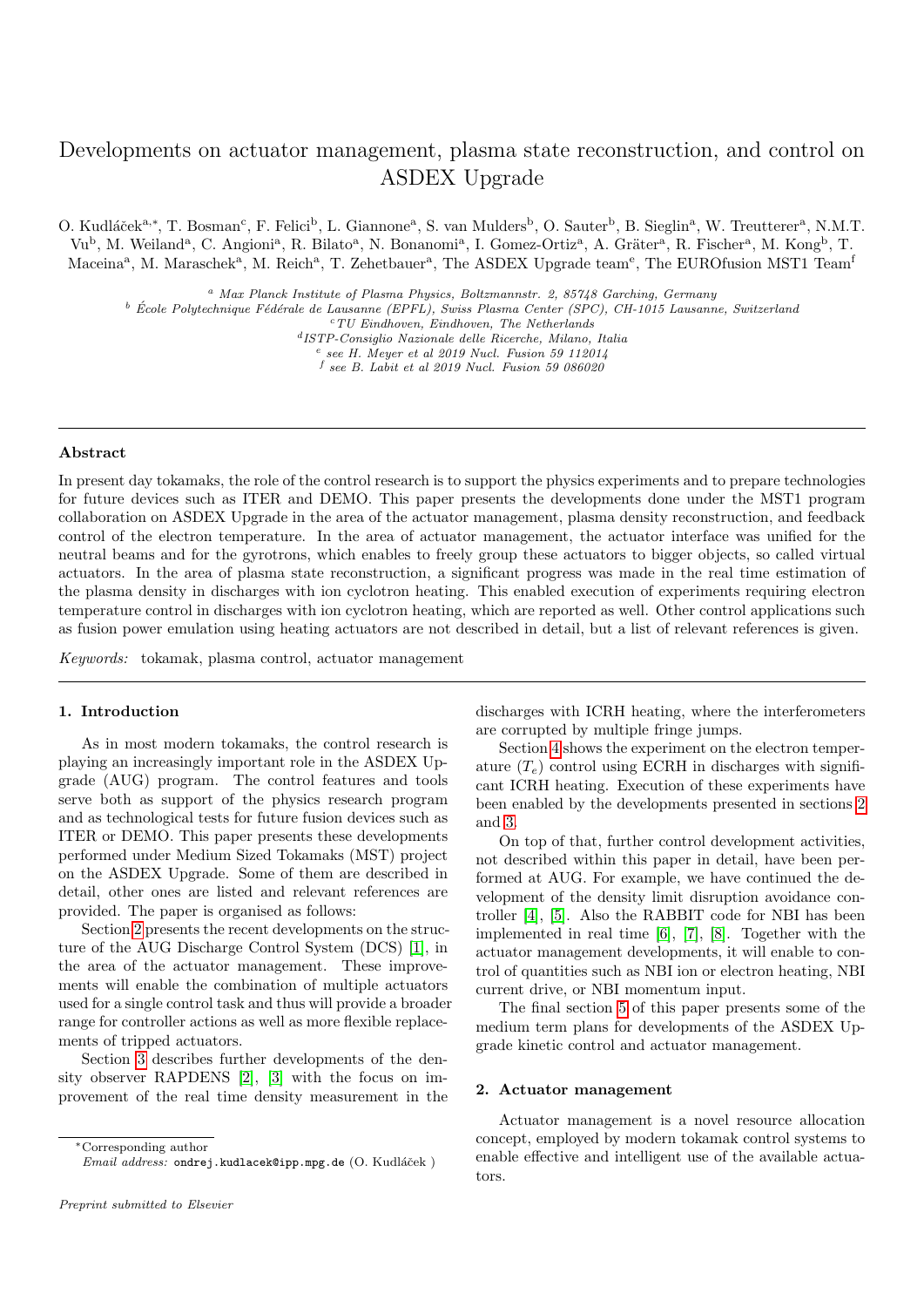# 2.1. Existing actuator management parts: Virtual actuator

On ASDEX Upgrade, an algorithm for replacement of tripped neutral beams has been historically used as a predecessor of actuator management. The first development of actuator management for ECRH has been made and reported in [\[11\]](#page-6-7). In this work, feedback modes were assigned to individual ECRH systems (gyrotron and mirrors) based on minimisation of a cost function. However, this solution suffers from the fact that each of the gyrotrons is controlled by a different controller, that is not aware of actions of other controllers. This means, that for a given control task, such as central heating or NTM control, gyrotrons are not interchangeable. Given the limited number of installed gyrotrons this can be an impediment, if a dedicated gyrotron should not be available, e.g. for operative reasons.

To remove this limitation, ASDEX Upgrade has introduced 2 virtual actuators (Central heating and Edge heating ECRH group) for all 8 ECRH gyrotrons. The virtual actuators are objects that combine heating sources with similar functionality sorted by priority. The priority order is chosen by the experimental leader and takes into account actuator properties such as reliability, diagnostics compatibility, or physics properties (for example current drive efficiency). Instead of individual gyrotrons as previously, controllers now attach virtual actuators, which pools all actuators with the desired properties. The number of controller outputs is equal to the number of virtual actuators the controller is attached to. Virtual actuators may request the accumulated power of all actuators, but can transparently benefit from an automatic replacement of tripped actuators, when only part of the resources is actually required. Typically, the reliability of gyrotrons and neutral beams changes from one day to another depending on actual status of the heating system, and it is generally preferred to use the most reliable actuators first (with the highest priority). With more power required or with some of the more reliable actuators being lost, the less reliable actuators with comparable properties but lower priority are used. For example, if an experiment requires on-axis ECRH heating and off-axis ECRH current drive, both tasks are accomplished using separate virtual actuators. In that case, the ECRH systems that centrally heat the plasma should be assigned to one virtual actuator, and the systems that drive the off-axis current should be mapped to the second one. In case that any gyrotron is lost, it is replaced by one with similar properties, thus the overall impact of the trip on experiment is reduced. The details about the concept of virtual actuators can be found in [\[12\]](#page-6-8) and some examples of applications in the area of the electron temperature control or  $\beta$  control are described in [\[13\]](#page-6-9). In the future, it is intended to develop higher and more intelligent layers of actuator management that would assign real actuators to virtual actuators based on the goals of the experiments and state of the plant. Such a work has already been done for TCV [\[14\]](#page-6-10).

The introduction of virtual actuators have broadened the control possibilities on ASDEX Upgrade, however, there are still some limitations arising from the fact that traditionally all types of heating actuators on ASDEX Upgrade (NBI, ECRH, ICRH) have been treated as segregated entities in the control system. Due to this, it has not been possible to combine different types of actuators in a single virtual actuator and use them for a common control task. Removing this restriction was the goal of the work described in the next part.

## 2.2. Unified Actuator Object

In order to allow combination of different actuator types in one virtual actuator and to ease further development, a unified actuator object has been introduced and applied on all 8 ECRH gyrotrons and all 8 neutral beams on AUG and in future also both ICRH antenna pairs. All unified actuator objects are represented by the same set of features (operation readiness, minimum and maximum command, and availability) to the virtual actuator, which means that the virtual actuator can combine all types of the heating actuators at AUG. The possibility for grouping is currently only available for heating actuators, however, in long term it is intended to extend this scheme to fueling actuators (valves, pellet injectors) as well.

The flow of the information exchange between the unified actuator, virtual actuator, and a controller is shown in Figure [1.](#page-2-0) At the beginning of each real time cycle, the unified actuators receive information about the plasma and plant status in the form of a DCS signal. Based on this, each of them evaluate their availability as well as maximum and minimum command it can provide. The virtual actuator sums up available resources, computes the limits (maximum controller command, minimum controller command) and the feed forward request (such as 3 neutral beams) and transforms this request to Watts. The result of this computation is sent to the controller. The controller computes the control command which is sent back to the virtual actuator. The virtual actuator distributes this command over the available actuators. The command for each unified actuator is communicated as a normalised value between 0 (off) and 1 (full power) and the unified actuator is afterwards responsible for executing the command and sending it to the plant system in the form of the DCS signal. In case only a fraction of a power source is required, the actuator command can be issued either by pulse width modulation (for NBI and ECRH), or by analog power modulation (for ICRH and rarely for ECRH).

As mentioned above, each actuator is described by a limited set of properties to the upper layers of actuator management (so far only virtual actuator). The first of the features loaded from the heating system settings is the operation readiness. This is checked for each actuator before the discharge execution and actuators that are not ready for operation are not considered later.

The second set of features is the minimum and maximum command. For heating actuators, this value is in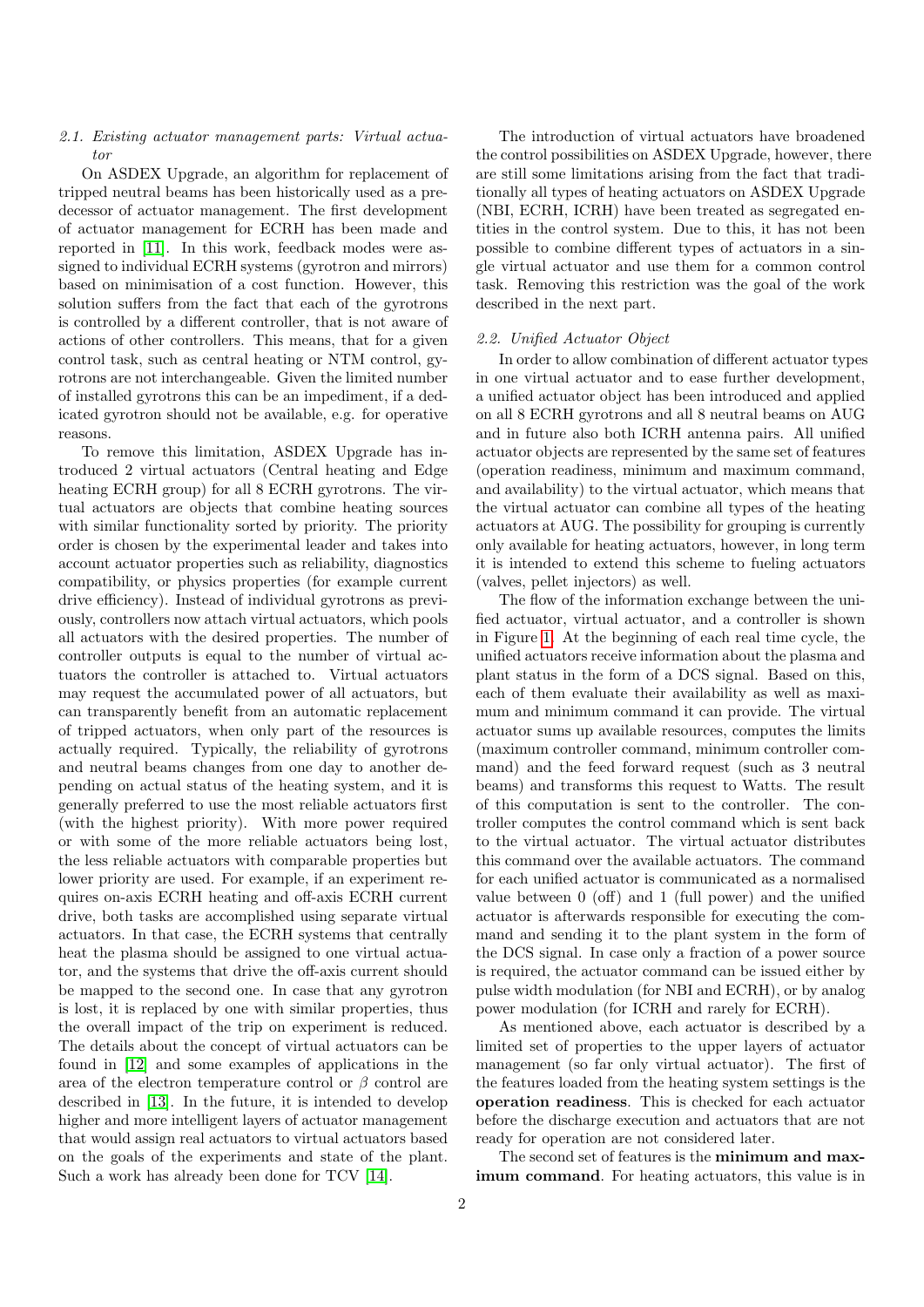

<span id="page-2-0"></span>Figure 1: The information flow between unified actuator, virtual actuator, and the controller as implemented in DCS. The double line indicates that the exchange is done a by a real time DCS signal, the dashed lines are used to show connection between objects located in the same software structure that exchange the information directly. The flow in this figure shows the situation for a controller with single output. In case the controller would have N outputs, it would be connected to N virtual actuators.

Watts. This is typically set before the discharge both for NBI and ECRH by the heating systems, but in principle it can be also computed in real time as required for ICRH that will be implemented in future, since the maximum power the ICRH can deliver to the plasma depends on the efficiency of power coupling, which depends on plasma state and changes during the discharge. Also, in case that an actuator becomes unavailable during the discharge, the maximum command is updated to 0. Note that the minimum command does not necessarily need to be 0, since some actuators, for example neutral beams needed for diagnostic purposes, can temporarily be explicitly requested in pulse schedule.

The last of the features currently in use is the **avail**ability of actuator, which is updated in real time based on the interlock status. There are several interlocks: some of them are general for all heating actuators, some are actuator type specific.

The first common check for both NBI and ECRH is the availability of the actuator from the heating system point of view. This type of interlock is activated for example in case of too much stray radiation for ECRH or in case of power supply trip. This information comes in a single real time signal for each heating source from the heating system.

The second common check is the so called energy limit: for each AUG discharge, there is a limit on maximum energy that can be injected to the plasma by the heating sources. If this limit is exceeded, all heating sources are disabled by DCS.

The third common check is the so called cycle interlock. To avoid fatigue of the heating system, the number of duty cycles per discharge is limited for each actuator that uses pulse width modulation to deliver a fraction of the nominal power (typically, ASDEX Upgrade allows 100 duty cycles for ECRH gyrotrons and 200 for neutral beams). If the number of permitted cycles is exceeded, the duty cycle interlock is activated and the actuator is tagged as unavailable. It is also possible to change the modulation strategy to reduce the number of on/off switches for actuators that are already close to the duty cycle limit and avoid activation of this interlock. In this case, the actuator is turned on only if more than 50 % of the maximum power is required and turned off in case less than 50 % is required.

On the top of that, ECRH operation is not allowed in the ramp-down phase of the discharge or after emergency stop of the discharge for microwave diagnostics protection. It is also temporarily disabled for 4.5 ms (3 DCS real-time cycles) after a pellet is launched to allow the transient degrading effects of pellet ablation to disappear from the diagnostic measurement.

Also NBI is subject to a number of interlocks. NBI is not allowed, for instance, if the real time density measurement signal is corrupted. Moreover, for each beam, there is a hotspot sensor that monitors overheating of the first wall due to beam shine through. If this hotspot alarm is activated, the corresponding beam is disabled and the activation flag is set to off. In case of the hotspot sensor failure, there is a backup computation, so called "energy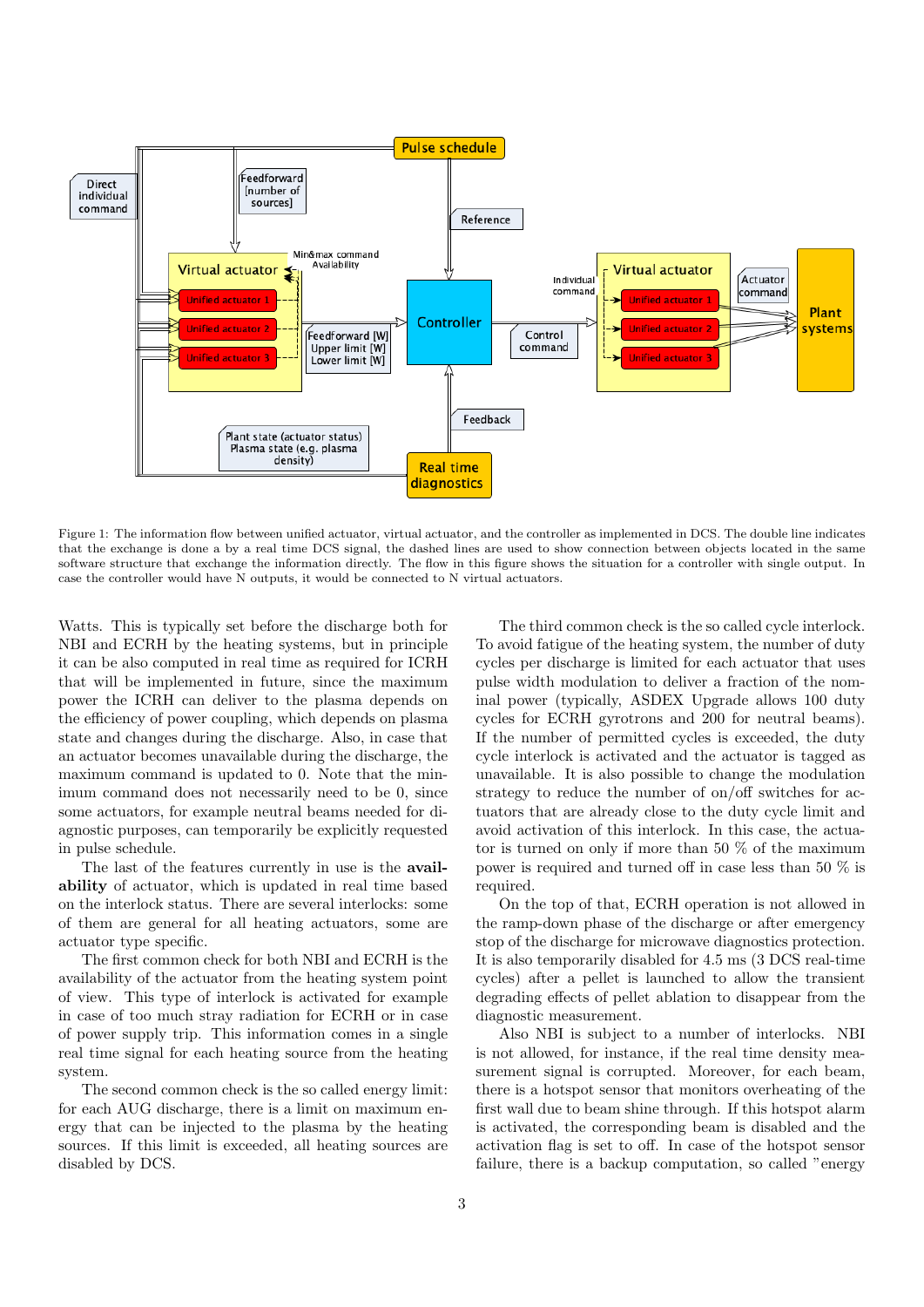interlock", which estimates the amount of beam energy penetrated through the plasma to the wall in the following way:

$$
E_{st} = \int_0^t P_{beam}(t) \cdot f(n_e(t)), \qquad (1)
$$

where  $E_{st}$  is the shined through beam energy,  $P_{beam}$  is the beam power time evolution, and  $f$  is the fraction of shine-through power, which depends on the line averaged plasma density  $n_e$ .

In 2021, we are going to add unified actuator descriptions for ICRH antennae and thus make them available for virtual actuators. Also, additional properties such as power deposition location, current drive efficiency or momentum input is planned to be made available to virtual actuator for future. This could be used for example for more intelligent replacement of tripped actuators.

# 2.3. New capability: Combination of different heating actuators

Thanks to the unified actuator object, one of the restrictions of the DCS has fallen: it is possible to use multiple types of heating sources, for instance a mixture of NBI sources and gyrotrons, for a common control goal like  $\beta$  control. The development of tools that will enable using these features from the pulse schedule editor has not been completed by the end of the last campaign, thus this feature could not be demonstrated in real discharge.

This will open the door to several more features that have not been available before. First of all, it will be possible to improve  $\beta$  control, which is of importance for the discharges on the improved energy confinement mode (Imode) development. Due to its narrow existence window in terms of auxiliary power input,  $\beta$  feedback control has led to significant advancements in the research of the Imode. It has been shown that I-mode can be kept stationary using NBI heating [\[9\]](#page-6-11), which was previously not possible on AUG. However, using exclusive NBI heating for  $\beta$  feedback necessarily leads to torque input, which might not be desired. Therefore, a mixed NBI/ECRH  $\beta$ controller is of high interest. Moreover, experiments indicate an increased L-I transition threshold if nitrogen is introduced into the divertor [\[10\]](#page-6-12). As of now, it is unclear if this is related to insufficient edge ion heat fluxes.  $\beta$  control using a combination of NBI and ECRH will change the electron/ion heating ratio and will enable a detailed investigation and unraveling of this issue. After implementing ICRH into the unified actuator scheme, it will be possible to combine all three types of heating actuators for a  $\beta$ controller.

Another possibility will be to feedback control the electron and ion heating as well as their ratio using NBI and ECRH. Both ion and electron heating from NBI are computed in real time by RABBIT code [\[6\]](#page-6-4), [\[7\]](#page-6-5) and ECRH heats only electrons. Thanks to the new actuator management, it will be possible to prepare a Multiple Input Multiple Output (MIMO) state space controller that will

for example modify the ion heating fraction for given total heating power. This controller will be connected to two virtual actuators, one dedicated to NBI and the other one dedicated to ECRH. This scheme will be in future extendable to control any quantity computed by RABBIT such as NBI current drive or the momentum input.

# <span id="page-3-0"></span>3. Plasma density state observer RAPDENS development

The real time density measurement on AUG is performed using 5 interferometers and 2 bremsstrahlung channels. The interferometers are the first choice real time density measurement, but are not reliable in pellet discharges and in discharges with ICRH heating due to multiple fringe jumps that can not be corrected. The bremsstrahlung measurement b is related to electron density by

$$
b = C \cdot Z_{eff} \cdot n_e^2 \cdot T_e^{1/2},\tag{2}
$$

where  $Z_{eff}$  is the effective charge,  $n_e$  is the electron density,  $T_e$  is the electron temperature, and C is a constant. Since  $Z_{eff}$  is not known in real time and and real-time  $T_e$ measurement is not reliable for some discharge types (such as high density shots), it is not straightforward to compute plasma density from bremsstrahlung with sufficient precision. Another problem arises from the low signalto-noise ratio of the bremsstrahlung measurement. This means that due to unreliability of interferometers, there is no reliable direct real time  $n_e$  measurement for the pellet and ICRH discharges on AUG. To improve the situation, the Kalman filter based state space observer RAPDENS was developed for the real time density estimation on AUG [\[2\]](#page-6-0), [\[3\]](#page-6-1).

RAPDENS was successfully used for density control by pellet injection [\[15\]](#page-6-13), where the density was reconstructed exclusively based on a control oriented model and the bremsstrahlung measurement. However, the real time  $n_e$ measurement was still failing for the ICRH discharges, where some, but typically not all interferometry channels get corrupted by multiple fringe jumps, and the performance of RAPDENS with control oriented model and the bremsstrahlung measurement only is not sufficient.

To handle these issues, the improvements have been made on the control oriented model and detection of the corrupted interferometry channels. Details of this work can be found in [\[16\]](#page-6-14). The control oriented RAPDENS model was improved by replacing the ad-hoc density transport model by more sophisticated Bohm-gyroBohm transport model [\[17\]](#page-6-15), and by introducing more sophisticated source and sink terms. The Bohm-gyroBohm transport model is not routinely used in real time operation, since it depends on the  $T_e$  profile and current profile that are not always reliable. However, it can be activated by a configuration parameter if required.

Thanks to the better predictions made by the control oriented model, it is possible to detect interferometry chan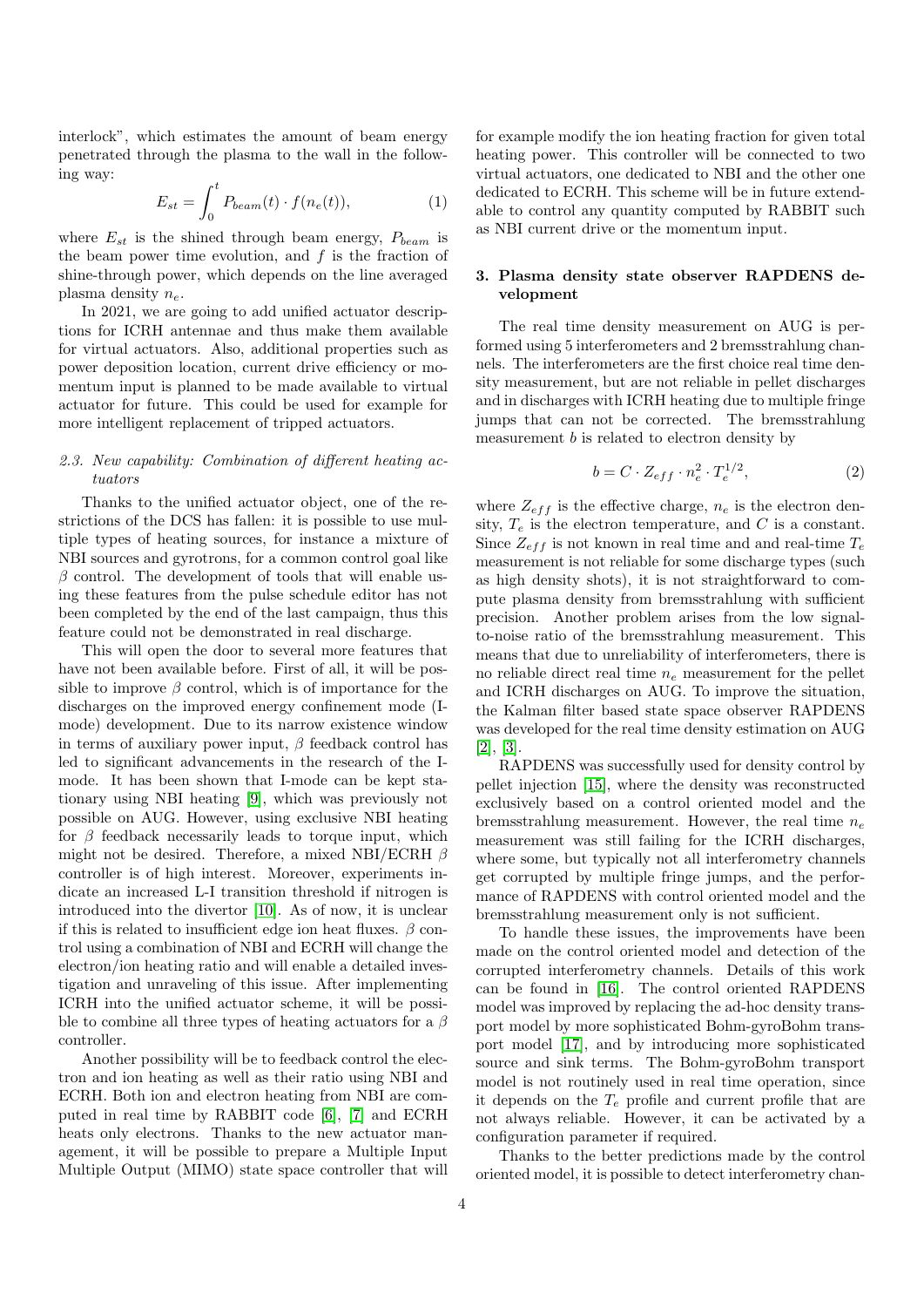nels corrupted by fringe jumps. This is done by comparison of the model prediction for each interferometer channel and the actual measurement. If the difference is above the size of a fringe jump  $(5.72 \cdot 10^{18} \text{ m}^{-3})$ , it is considered that the interferometry channel suffered a fringe jump. If multiple fringe jumps appear on a single channel, the channel is considered corrupted and is not used in the diagnostics update any longer.

RAPDENS with the improvements described above was implemented in the DCS and delivered reliable real time density estimates for all studied ICRH discharges. An example of this is shown in Figure [2](#page-4-1) for AUG discharge 37768. In this case, the traditional real time density measurement is corrupted by the fringe jumps, while the RAP-DENS correctly excludes the corrupted interferometry channels. This enabled execution of the experiments described in section [4.](#page-4-0)

## <span id="page-4-0"></span>4. Electron Temperature Control in ICRH discharges

In the last years, an electron temperature  $T_e$  controller using ECRH as actuator was developed. This controller uses the  $T_e$  profile at toroidal  $\rho$  grid from RAPTOR updated by real time ECE [\[18\]](#page-6-16) as measurement. The controller ignores the temperature inside toroidal  $\rho = 0.15$  and outside of toroidal  $\rho = 0.8$ . The central value is ignored because there are no real time ECE measurements in core of the plasma which makes the RAPTOR estimate of core  $T_e$  unreliable. The edge  $T_e$  is not considered because edge plasma is optically thin and the ECE diagnostics does not work properly all the time. The reference  $T_e$  profile is the profile at the time the controller is started which means that the goal of the controller is to keep the  $T_e$  profile constant. A model based controller design was employed to develop the controller. The details of that work can be found in [\[19\]](#page-6-17).

The controller was used in several physics experiments such as studies of neoclassical toroidal viscous torque or NBI fast particle confinement studies. In these experiments, fixing  $T_e$  makes the experiments easier to interpret. Depending on the control mode, either central ECRH or central ECRH and off-axis ECRH can be used as an actuators. In the experiments reported in this paper, we have used central ECRH only.

This controller was however not working reliably for the discharges with the ICRH heating due to the problems with the real time density measurement described above and the experiments presented here have been possible only after RAPDENS upgrades described in Section [3.](#page-3-0) The reason for this is that the density measurement is one of the RAPTOR inputs. If it gets corrupted, RAP-TOR  $T_e$  estimated become unreliable as well. At the same time, the possibility of controlling  $T_e$  in discharges with ICRH is of high interest for transport studies. For example, in developing scenarios with medium/high ICRF heating it is interesting to investigate and thus control the turbulence type and level by changing the ratio of  $T_e$  and



<span id="page-4-1"></span>Figure 2: The time evolution of the plasma current  $(I_n)$ , ICRH heating power  $(P_{ICRH})$ , volume average density reconstructed by RAP-DENS, the traditional method of the real time density measurement as well as all 5 interferometry channels at AUG. Note that RAP-DENS density reconstruction is active only after the current exceeds some level (typically 300 kA).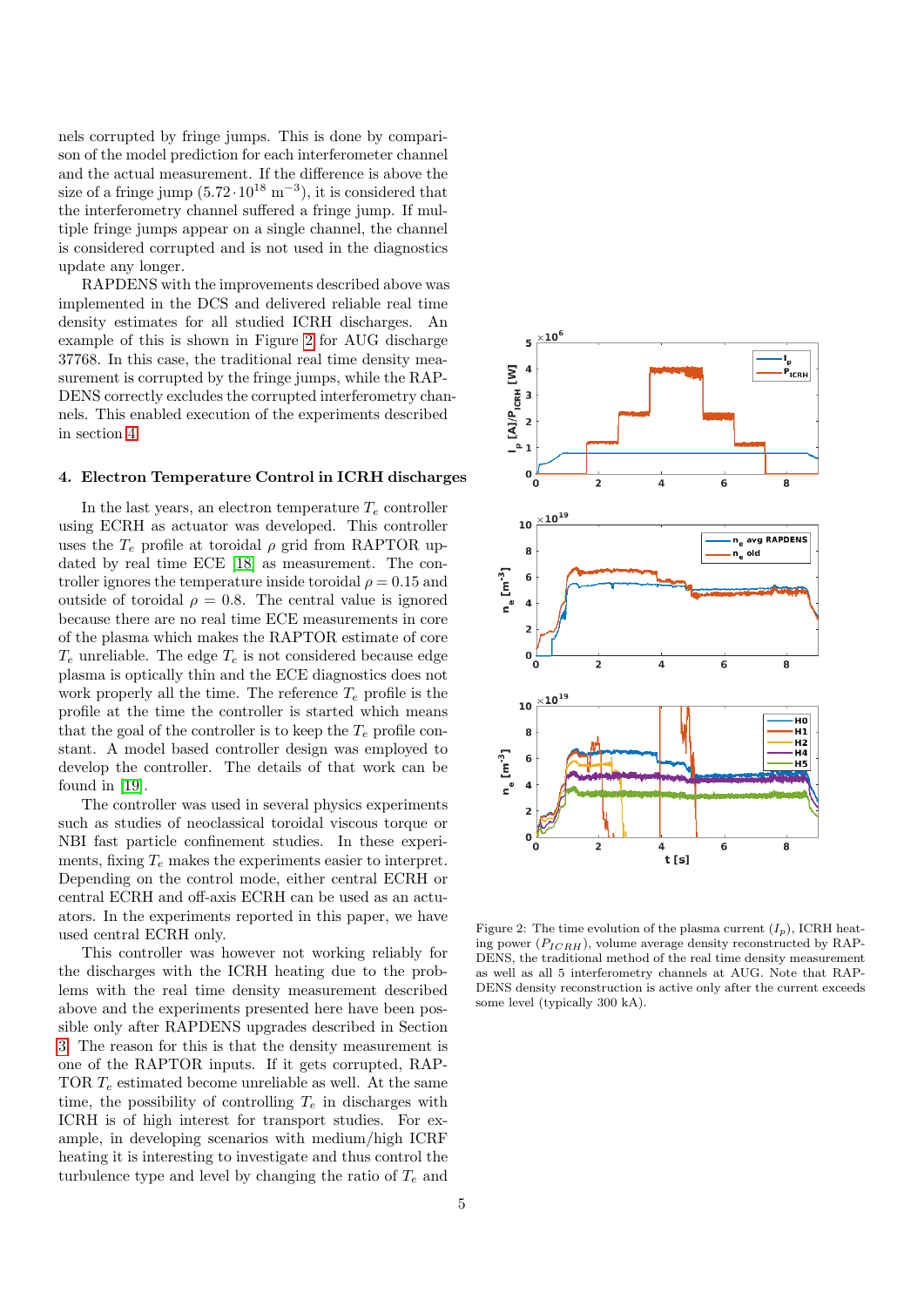ion temperature  $T_i$ . Fixing  $T_e$  makes these studies easier to execute and interpret. To enable this using the existing  $T_e$  controller, the improvements of RAPDENS described in section [3](#page-3-0) have been made.

An example of functionality of such a controller is shown in Figure [3](#page-6-18) for AUG discharge 37768 (same as the dis-charge in Figure [2\)](#page-4-1). The  $T_e$  profile in a discharge with and without control is shown in Figure [5.](#page-7-0) In our scenario, the ICRH power was ramped up and down in steps at constant density and plasma current and the NBI heating was modified. To keep the  $T_e$  profile unchanged, the controller adapts the central ECRH heating. As seen in figure 37768, the electron temperature remains practically unchanged till the NBI is switched off. The only exception is the central  $T_e$  ( $\rho_t = 0$  blue line in Figure [3\)](#page-6-18), which is however ignored by the controller. The reason for this is that there is no reliable real time  $T_e$  measurement in the core, which makes RAPTOR estimates of that quantity unreliable.

Figure [4](#page-7-1) shows the time evolution of the mean square error between the reference and measured  $T_e$  with and without feedback control computed both using real time  $T_e$  profiles from RAPTOR and the profiles computed by IDA [\[24\]](#page-6-19) offline.

Figure [5](#page-7-0) compares the  $T_e$  profiles with (discharge 37768) and without active control (discharge 37764) at 3 s, 4 s, and 5.3 s to the profile at 2 s, which corresponds to the reference  $T_e$  profile in the discharge with active  $T_e$  control. The times for comparison were selected to be sufficiently after the change of the external heating power so that the controller has time to compensate the change in external heating.

One can see that while the  $T_e$  changes dramatically in the discharge without control, it remains almost constant when the control is active. This is apparent both in the real time RAPTOR profiles and the profiles from offline IDA analysis.

#### <span id="page-5-1"></span>5. Conclusions and Future Work

This paper presents some of the kinetic control, state reconstruction, and actuator management developments done on AUG within the Medium Sized Tokamak collaboration. Together with the past activities it shows growing possibilities of control at AUG. Together with the developments on the side of the DCS system stability and maintainability [\[21\]](#page-6-20), it significantly increases the AUG control possibilities and the support that can be offered to the physics experiments. In near future, it is planned to develop further the plasma state reconstruction and the actuator management.

## 5.1. Plasma State Reconstruction and Kinetic Control Plans

In near future, major focus will be put into the development of the plasma current profile controller to support studies on advanced tokamak regimes [\[22\]](#page-6-21). First of all, we intend to improve the quality of the equilibrium reconstruction by including the current diffusion information from RAPTOR in the AUG equilibrium reconstruction code  $JANET++$  [\[23\]](#page-6-22). This clearly improves the information about the plasma current distribution both offline [\[24\]](#page-6-19) and in real time [\[25\]](#page-6-23). After this step is completed, it is intended to add the real time NBI current drive information from RABBIT and EC current drive information from TORBEAM [\[26\]](#page-8-0) as additional RAPTOR inputs to further enhance the current profile estimation quality. Afterward, it is planned to include the real time polarimetry measurement that could provide diagnostics correction of the computed current profiles. This will not only enable the current profile control, but also improve the performance of the controllers mentioned in this paper.

## 5.2. Actuator Management Plans

After introducing the unified actuator object for the NBI and ECRH, the next step in the actuator management development will be the extension of this concept to the ICRH. Another development plan is to introduce more intelligent replacement of a tripped actuators. So far the tripped actuator was replaced by the next unused actuator in the priority list regardless of its properties. We would like to introduce the possibility of replacing the tripped actuator by the most similar one. The decision criteria can be either the preference of the physicist responsible for the experiment (such as "if beam N trips, replace it by beam M if possible"), or it can be based on actuator properties available in real time (for example replacing a tripped beam by another one with the most similar ion-to-electron heating fraction).

Currently, the assignment of the unified actuators to the virtual actuators is defined at the time the pulse schedule is loaded. In future, it is planned to allow dynamic allocation of the unified actuators to virtual actuators. The actuator allocation time trace can be either predefined (for example virtual actuator V will have actuators A and B between 1 and 3 s, and actuators C and D between 3 and 5 s) or decided by higher layers of the actuator manager. The latter opens the space for development of advanced real time decision making.

## Acknowledgements

This work has been carried out within the framework of the EUROfusion Consortium and has received funding from the Euratom research and training programme 2014- 2018 and 2019-2020 under grant agreement No 633053. The views and opinions expressed herein do not necessarily reflect those of the European Commission.

#### References

<span id="page-5-0"></span>[1] W. Treutterer et al, ASDEX Upgrade Discharge Control System—A real-time plasma control framework, Fusion Engineering and Design vol. 89, pp. 146-154, 2014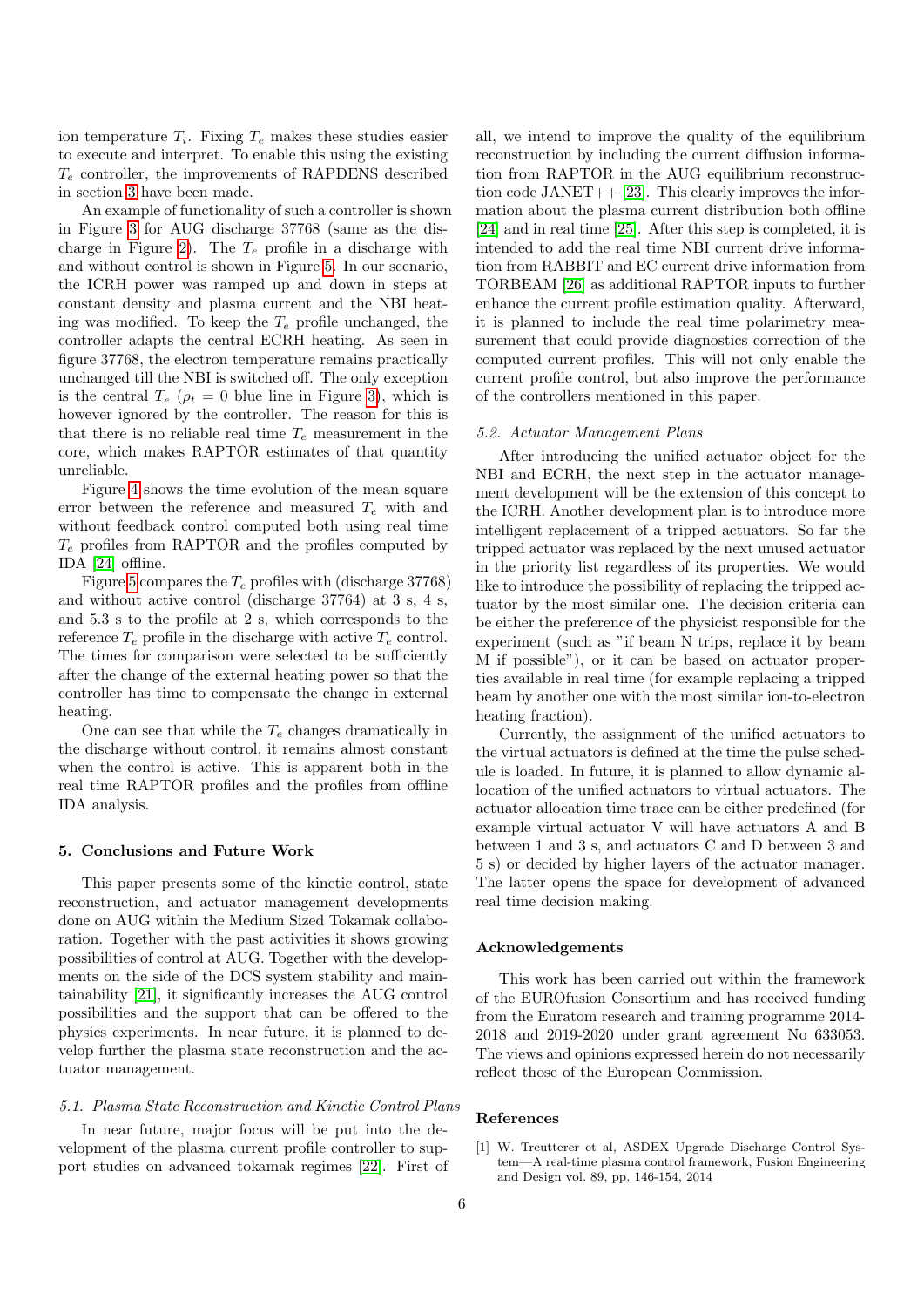

<span id="page-6-18"></span>Figure 3: First plot: the time evolution of the plasma current  $(I_p$  in MA), electron density  $(n_e$  in  $10^{20})$ , neutral beam heating power  $(P_{NH})$ . and the ion cyclotron heating power  $(P_{IC})$ . Second plot: the central ECRH power  $(P_{ECRH})$ . Third plot: the electron temperature and 11 toroidal  $\rho$  points between the plasma centre and the separatrix estimated by RAPTOR and the constant reference for each of them. The grey area shows the time interval where the controller was active.

- <span id="page-6-0"></span>[2] T. Blanken et al, Control-oriented modeling of the plasma particle density in tokamaks and application to real-time density profile reconstruction, Fusion Eng. Des., Volume 126, January 2018, Pages 87-103
- <span id="page-6-1"></span>[3] T.C. Blanken et al., Model-based real-time plasma electron density profile estimation and control on ASDEX Upgrade and TCV, Fusion Eng. Des., 147 (2019), 111211
- <span id="page-6-2"></span>[4] M Maraschek et al 2018 Plasma Phys. Control. Fusion 60 014047
- <span id="page-6-3"></span>[5] B. Sieglin et al, Rapid prototyping of advanced control schemes in ASDEX Upgrade, Fusion Eng. Des., Volume 161, December 2020, 111958
- <span id="page-6-4"></span>[6] M. Weiland et al, RABBIT: Real-time simulation of the NBI fastion distribution, Nuclear Fusion, July 2018, Volume 58, Number 8
- <span id="page-6-5"></span>[7] M. Weiland et al, Simulation of neutron emission in neutral beam injection heated plasmas with the real-time code RABBIT, Nuclear Fusion, June 2019, Volume 59, Number 8
- <span id="page-6-6"></span>[8] M. Weiland et al, RABBIT: A high-fidelity code to simulate the NBI fast-ion distribution in real-time, Theory of Fusion Plasmas: Varenna–Lausanne International Workshop, 2020
- <span id="page-6-11"></span>[9] T. Happel et al, Stationarity of I-mode operation and I-mode divertor heat fluxes on the ASDEX Upgrade tokamak, Nuclear Materials and Energy, Vol. 18, January 2019, Pages 159-165
- <span id="page-6-12"></span>[10] T. Happel et al, Approaching detachment in I-mode - response of core confinement and the edge pedestal in the AS-DEX upgrade tokamak, accepted to Nuclear Fusion, available at https://iopscience.iop.org/article/10.1088/1741-4326/abd7b7
- <span id="page-6-7"></span>[11] C.J. Rapson et al., Actuator management for ECRH at ASDEX Upgrade, Fusion Eng. Des., 96 (2015), pp. 694-697
- <span id="page-6-8"></span>[12] O. Kudlacek et al, Actuator management development on AS-DEX Upgrade, Fusion Eng. Des., 2019.02.026, in press
- <span id="page-6-9"></span>[13] O. Kudlacek et al, Use of virtual actuators in ASDEX Upgrade control, Fusion Eng. Des., Volume 159, October 2020, 111735
- <span id="page-6-10"></span>[14] N.M.T. Vu et al, Tokamak-agnostic actuator management for

multi-task integrated control with application to TCV and ITER, Fusion Eng. Des., Volume 147, October 2019, 111260

- <span id="page-6-13"></span>[15] P. Lang et al, Feedback controlled, reactor relevant, highdensity, high-confinement scenarios at ASDEX Upgrade, Nuclear Fusion 58 (2018), 036001
- <span id="page-6-14"></span>[16] T. Bosman et al,Kalman Filter density reconstruction in ICRH discharges on ASDEX Upgrade, poster 703 SOFT 2020, submitted to Fusion Eng. Des.
- <span id="page-6-15"></span>[17] Erba M., et al, Validation of a new mixed Bohm/gyroBohm model for electron and ion heat transport against the ITER, Tore Supra and start database discharges, Nuclear Fusion, 1998, Volume 38, 1013–28
- <span id="page-6-16"></span>[18] F. Felici et al, Real-time physics-model-based simulation of the current density profile in tokamak plasmas, Nuclear Fusion 51 (2011), 083052
- <span id="page-6-17"></span>[19] F. Felici et al, Model-based design, simulation and testing of an electron temperature profile controller on ASDEX-Upgrade, EPS 2017 Belfast
- <span id="page-6-19"></span>[20] R. Fischer et al., Integrated Data Analysis of Profile Diagnostics at ASDEX Upgrade, Fusion Sci. Technol., 58, 675 (2010)
- <span id="page-6-20"></span>[21] B. Sieglin et al, Exploitation of DevOps concepts for the AS-DEX Upgrade DCS, submitted to FED 2020
- <span id="page-6-21"></span>[22] A. Bock et al, Non-inductive improved H-mode operation at ASDEX Upgrade, Nuclear Fusion 57 (2017), 126041
- <span id="page-6-22"></span>[23] L. Giannone et al, A data acquisition system for real-time magnetic equilibrium reconstruction on ASDEX Upgrade and its application to NTM stabilization experiments, Fusion Eng. Des, Volume 88, December 2013, Pages 3299-3311
- [24] R. Fischer et al, Coupling of the flux diffusion equation with the equilibrium reconstruction at ASDEX Upgrade, Fusion Science and Technology 69 (2016), 526-536
- <span id="page-6-23"></span>[25] F. Carpanese et al, First demonstration of real-time kinetic equilibrium reconstruction on TCV by coupling LIUQE and RAP-TOR, Nuclear Fusion 60 (2020), 066020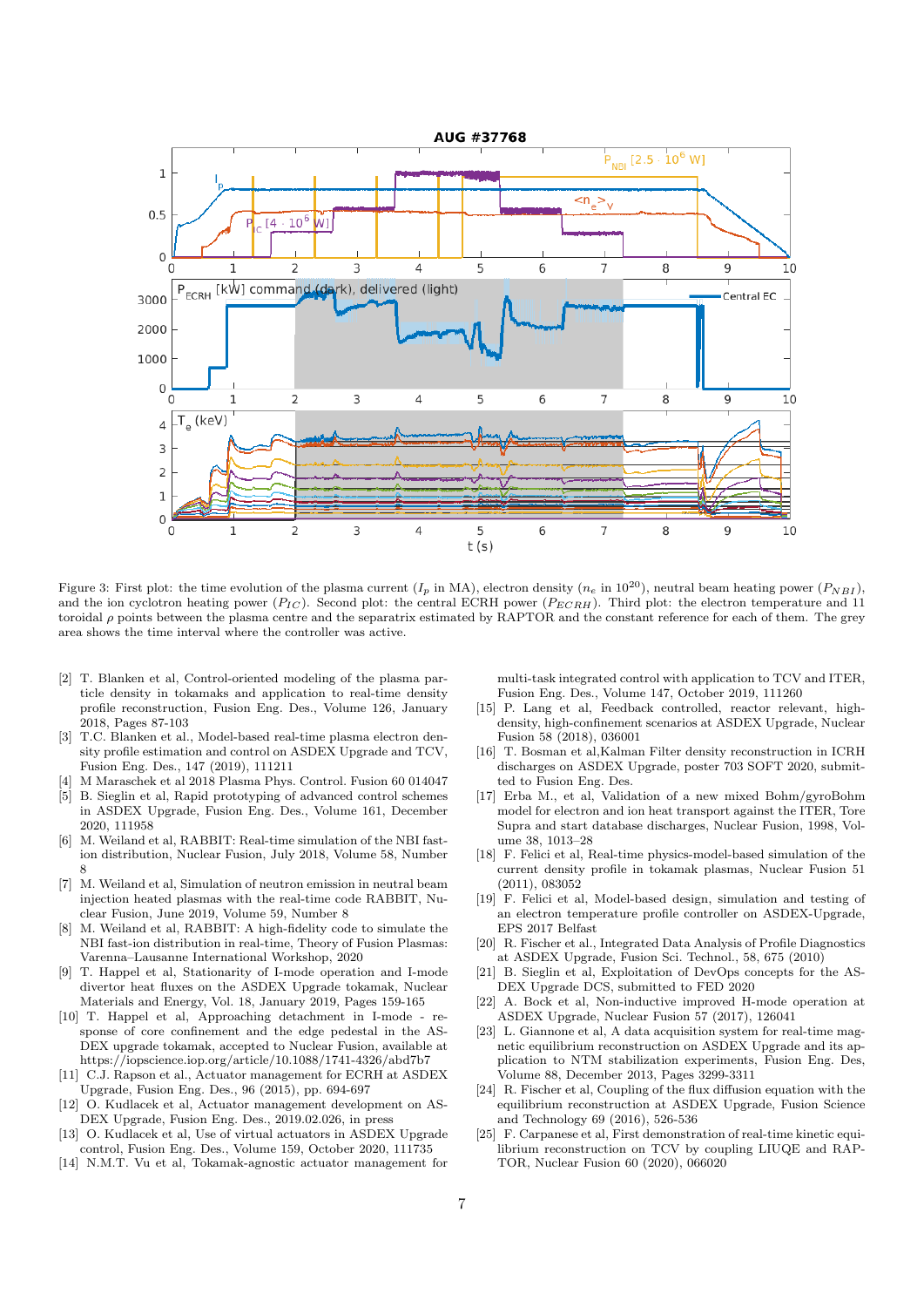

<span id="page-7-1"></span>Figure 4: The time evolution of the mean square error of  $T_e$  profile for discharge with (37768) and without (37764) feedback control in RAPTOR and IDA. The black vertical lines indicates the times when the temperature profiles in [5](#page-7-0) are shown.



<span id="page-7-0"></span>Figure 5: The temperature profile from real time RAPTOR observer and post-shot IDA algorithm at different times of discharge 37764 (no active  $T_e$  control) and 37768 (active  $T_e$  control). The time traces of the plasma current and heating were the same in both discharges and are depicted in Figure [3.](#page-6-18) The reference profile is taken at 2 s, the time the controller starts in the discharge with active control of the  $T_e$ .